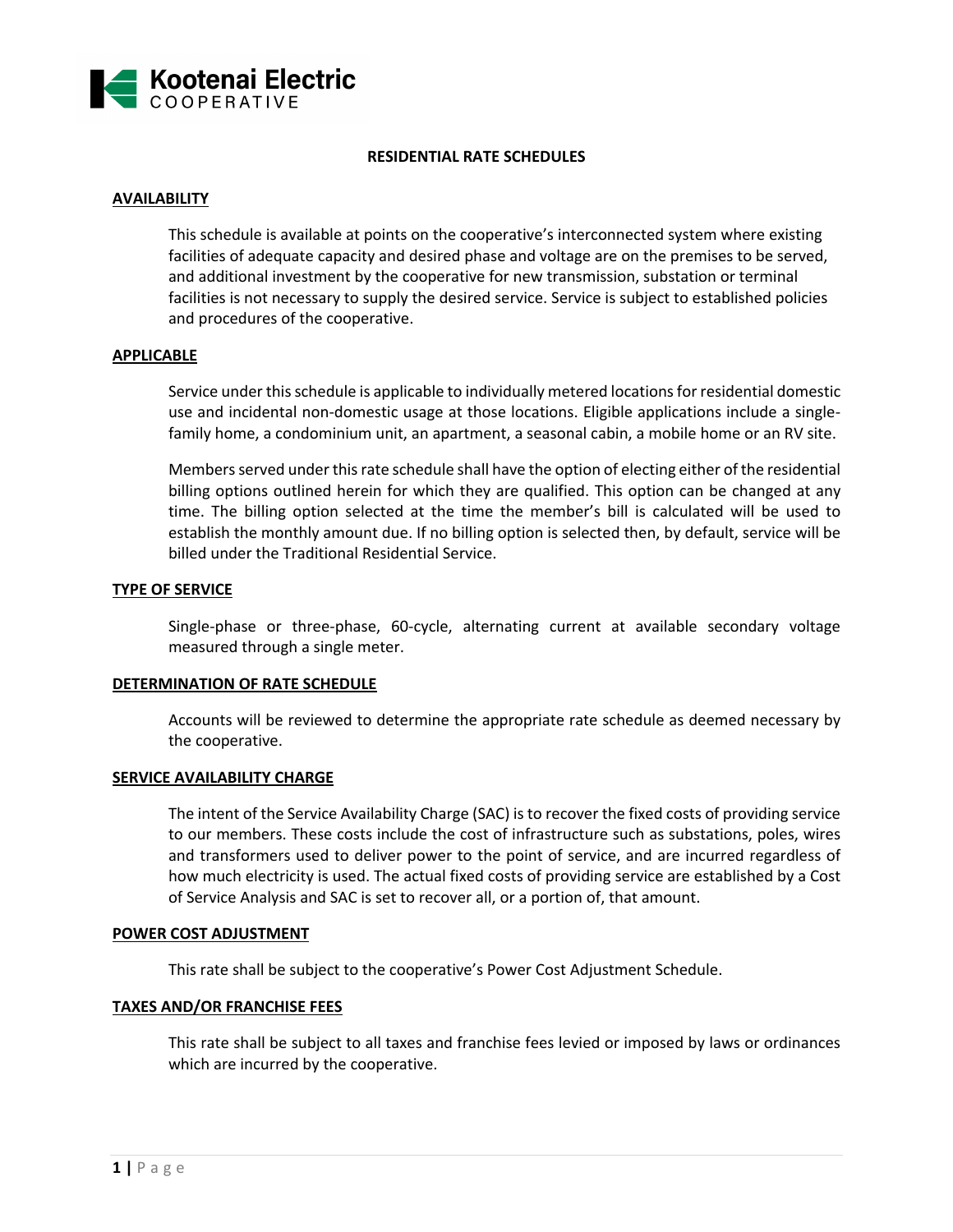

#### **TERMS OF BILLING AND PAYMENT**

The monthly amount due shall be the sum of the applicable charges for the rate under which service is provided, plus any outstanding charges and fees applicable to services rendered. For those rates having a minimum bill provision, the minimum bill rendered will be the greater of the sum of all applicable charges, or the minimum charge.

Payment for rendered service is payable by the stated due date and becomes past due if not paid by that date.

Members requesting a reconnection of service within 12 months of requesting a disconnection at the same service location shall be responsible for paying all applicable charges that would have been incurred during the months the service was disconnected. When determining applicable energy charges, no consumption will be assumed during the months the service was disconnected. In the event that the service qualifies for multiple rates, the amount due will be determined by the provisions of the qualifying rate schedule producing the lowest bill. These charges will be in addition to any other outstanding charges or fees.

#### **MONTHLY BILLING RATES**

| <b>Traditional Residential Rate Schedule</b>   | <b>R110</b>                                             |
|------------------------------------------------|---------------------------------------------------------|
| Service Availability Charge:<br>Energy Charge: | \$32.50 per month, plus<br>All kWh at \$0.06808 per kWh |
|                                                |                                                         |
| <b>Prepaid Rate Schedule</b>                   | R <sub>117</sub>                                        |

**Additional Terms of Service:** Service under this schedule is not available at CT metered locations.

| <b>Net Metered Rate Schedule</b>                                                                           | R <sub>119</sub>                                        |
|------------------------------------------------------------------------------------------------------------|---------------------------------------------------------|
| Service Availability Charge:<br>Energy Charge:                                                             | \$32.50 per month, plus<br>All kWh at \$0.06808 per kWh |
| Additional Terms of Service: Service under this schedule is available at locations having nower generation |                                                         |

**Additional Terms of Service:** Service under this schedule is available at locations having power generation equipment installed on the load side of the cooperative's meter. Such member-owned generation facilities will be installed in accordance with the cooperative's policies and procedures and shall be installed for the express purpose of partially or fully supplying the member's energy requirements at the location being net metered.